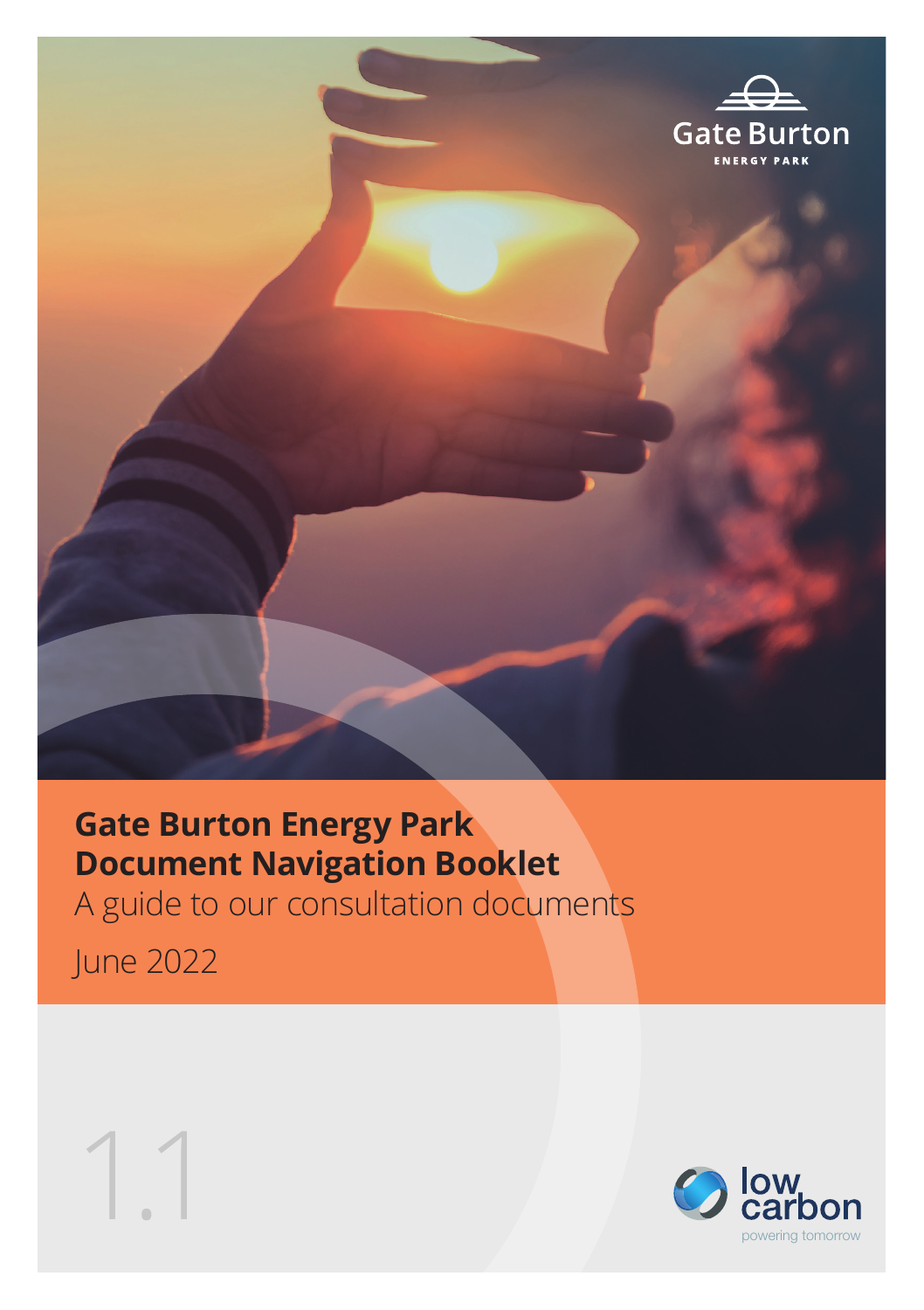# **Introduction**

### Low Carbon is bringing forward proposals to build a new solar and energy storage park on land near Gate Burton, Lincolnshire.

Gate Burton Energy Park has the potential to generate around 500 megawatts (MW) of electricity – enough clean energy to power over 160,000 homes and avoid more than 100,000 tonnes of  $CO<sub>2</sub>$  emissions every year.

We're holding a consultation from 22 June to 05 August 2022 to share our proposals with you and invite you to tell us what you think.

This is a formal stage of consultation being carried out in line with the requirements of the Planning Act 2008.

We've prepared a set of documents and materials to explain the proposals we're consulting on to help your provide feedback. This booklet provides an overview of the documents that are available, a summary of the information in them, and where you can find them.

#### **Consultation Overview Documents**

These documents provide a general overview of our proposals. We suggest you read these documents first.

**1.1 Document navigation booklet** – this booklet.

**1.2 Feedback form** – structured so you can provide your comments on our proposals. Alternatively you can provide feedback online at www.gateburtonenergypark.co.uk, in an email or by writing to us (see back cover for contact details).

**1.3 Project Information Booklet** – providing information on the planning process, an overview of the project and what we're consulting on, how you can take part in the consultation, and what happens when this consultation closes.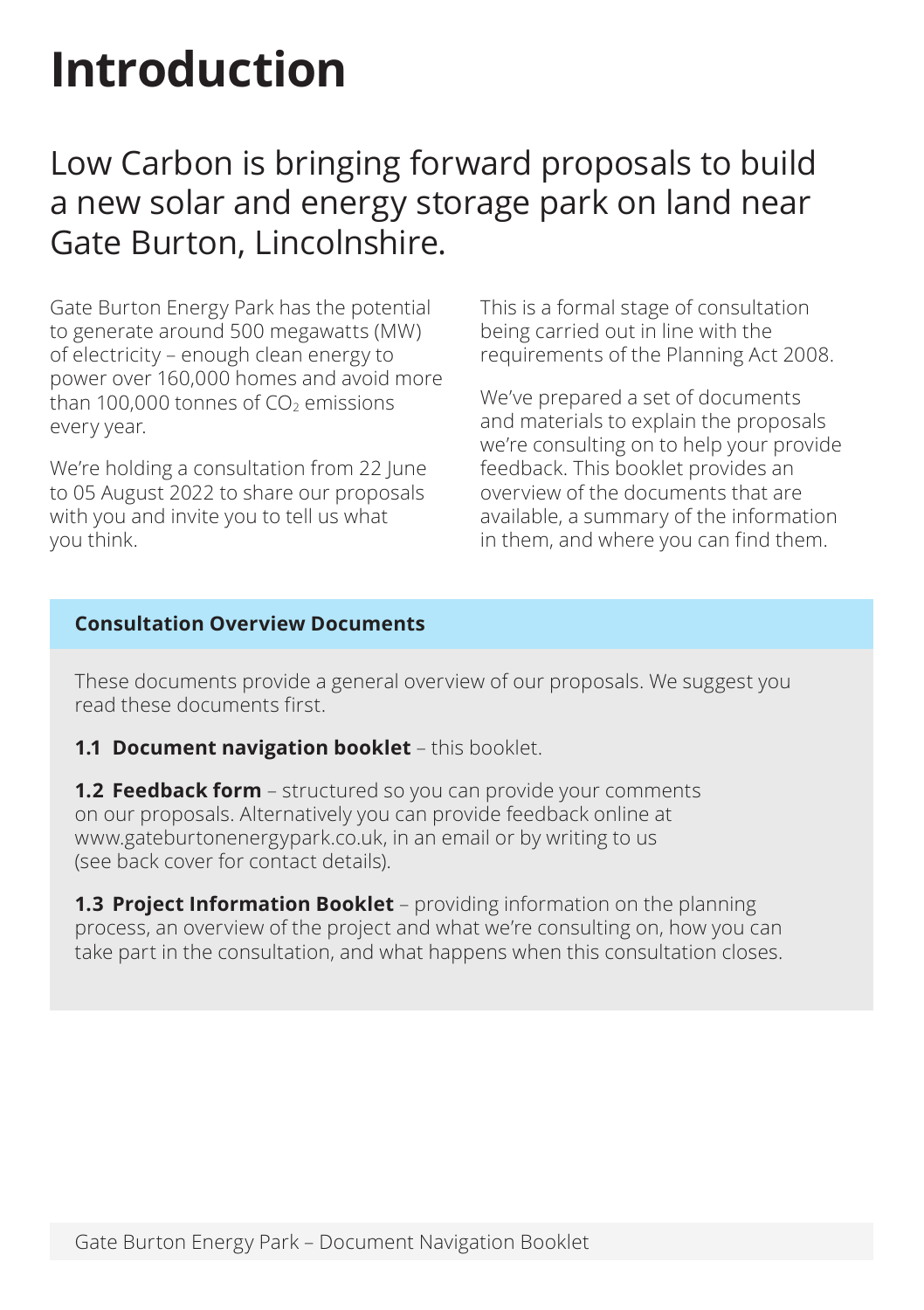#### **Technical Documents**

#### **Preliminary Environmental Information (PEI) Report**

We've carried out extensive environmental assessments as part of the development of our proposals. For this consultation, the findings from the assessments completed so far are set out in the Preliminary Environmental Information (PEI) Report.

The PEI Report explains what effects we believe our proposals would have on the environment and provides details of the measures we are proposing to mitigate those impacts. The PEI Report comprises three volumes as follows:

- 2.1 Non-Technical Summary (NTS) providing an overview of the information and findings set out in the PEI Report
- 2.2 Preliminary Environmental Information Report Volume 1: Main Report
- 2.3 Preliminary Environmental Information Report Volume 2: Figures
- 2.4 Preliminary Environmental Information Report Volume 3: Appendices

A PEI Report is different from an Environmental Statement (ES), which will accompany our final application for development consent. The PEI Report sets out the findings of our environmental assessments as they are available at the point of consultation. Both are legislative requirements.

#### **Where to find these documents**

 $\mathbb{C}$ 

**Online** – you can find all of the documents on the project website:

**In-person consultation events** – printed copies of these documents will be available to view at the five in-person consultation events we're holding where members of the project team will also be on hand to discuss the project with you. Details of the events we're holding can be found on our project website.

**Project website** – all of these documents are available to view and download from the 'Documents' page of our project website www.gateburtonenergypark.co.uk

**Document inspection locations** – printed copies of these documents are available to view at five publicly accessible 'document inspection locations' in vicinity of the project. Please see overleaf for details of these locations.

You can contact the project team to request printed or digital copies of the Consultation Overview Documents, or digital copies of the PEI Report and Plans.